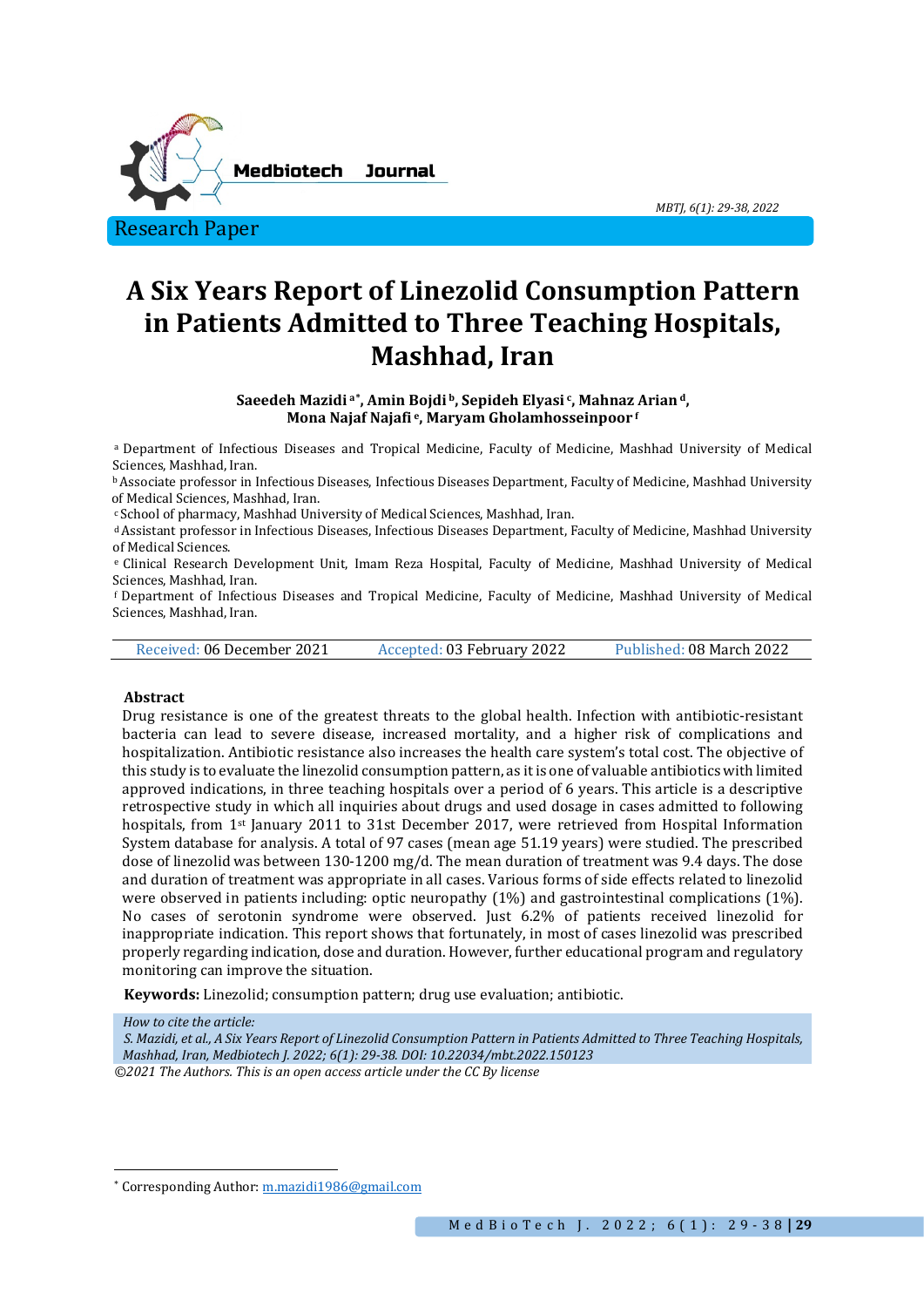# **1. Introduction**

According to the World Health Organization (WHO), antibiotics are drugs that are used to prevent and treat bacterial infections, and the term antibiotic resistance is used when bacteria change in response to the use of these drugs[1]. In other words, resistance is the continuous growth of microorganisms in the presence of cytotoxic concentrations of antibiotics. In clinical practice, antibiotic resistance leads to treatment failure [2]. Even the most resistant bacteria can be inhibited and killed by high concentrations of antibiotics. However, in some cases, patients cannot tolerate this high concentration of antibiotics [3]. Although drug resistance has been a persistent problem since the introduction of antibiotics, the increase in the number, variety, and resistant spectrum of organisms has become a major clinical problem [4]. About 50 years after the first clinical use of penicillin, some infectious organisms, such as multidrug-resistant *Acinetobacter baumannii* and *Klebsiella pneumoniae*, are practically incurable with existing antibiotics [5, 6]. Besides, in the past, most pathogens resistant to several antibiotics were found only in health care settings, where the use of antibiotics is very common. But now methicillin resistant staphylococcus aureus (MRSA) is routinely seen in the community and drug resistance has become more prevalent, which is worrying indeed [7]. On the other hand, the number of antibiotics that have entered the market over the last 30 years has decreased dramatically as pharmaceutical companies and biotechnology research institutes abandon new antibiotics and focus more on other drugs [8, 9].

Linezolid is a synthetic antibacterial drug that inhibits protein synthesis in bacteria through a special mechanism. Unlike other inhibitors of protein synthesis, oxazolidinones exert their effect at the beginning of gene translation by preventing<br>the formation of a functional initiation formation of a functional initiation complex[10]. It works against gram-positive organisms including staphylococci, streptococci, enterococci, gram-positive anaerobic cocci and<br>gram-positive rod bacteria such as gram-positive rod bacteria such as<br>Corvnebacterium, Nocardia and Listeria Corynebacterium, Nocardia and Listeria monocytogenes as a bacteriostatic agent (except for streptococci).Linezolid inhibits the onset of protein synthesis by preventing the formation of ribosome complexes. The specific binding site for this drug is 23SrRNA on a 50S ribosomal subunit that has no<br>cross-resistance with other drug groups. cross-resistance with Resistance to this drug is due to mutations at the linezolid binding site in 23rRNA[11].

Linezolid is used in vancomycin-resistant fasciitis infections, nosocomial pneumonia, community-acquired pneumonia, and complex and uncomplicated skin and soft tissue infections caused by gram-positive susceptible bacteria. off label uses of linezolid include treatment of multidrug-resistant tuberculosis and Nocardia infections[11].

Orally administered linezolid rapidly achieves levels in the serum that exceed the concentration required to kill Gram-positive bacteria, with a maximum mean concentration of  $6.8 \pm 1.2$  mg/L at 2–4 h post-dose. An effective concentration is maintained for at least 12 h. The concentration of the drug in the cerebrospinal fluid after administration of this dose reaches approximately 60 to 70% of its serum levels. The recommended dose in most applications is 600 mg twice daily orally[11, 12].

The toxicity of this drug is reversible hematologic side effects and is mostly mild. The most common form is thrombocytopenia (seen in about 3% of cases), especially when the drug is used for more than two weeks. Anemia and neutropenia are more likely, especially in patients who already have a bone marrow-suppressing disease. Long-term use of linezolid has been reported in cases of optic and peripheral neuropathy and lactic acidosis [11].

Worldwide, more than half of all drugs are improperly prescribed, distributed, or sold, and 50% of patients do not take their drugs properly [13]. Irrational and unprincipled prescribing of drugs is a global problem which can lead to ineffective treatment, exacerbation or prolongation of the disease, distress and injury to the patient, and higher costs [14]. The importance of evaluating drug prescription patterns using WHO drug indicators to make drug prescribing more rational in developing countries is becoming increasingly important[15, 16].

Drug Use Evaluation (DUE) is a systematic evaluation system based on standard criteria to ensure appropriate administration and rational use of drugs. DUE can evaluate accuracy of drug indication, dose, duration, route of administration and also drug interactions and adverse reactions[17]. Medication Use Evaluation [18] is a process similar to DUE, but places more emphasis on improving the patient and his or her individual quality of life, and in fact evaluates the clinical outcome[19]. It can be considered as an evidencebased analysis. This process is performed in collaboration with all members of the medical staff such as physicians, pharmacists, nurses and other medical professionals[18].

Rational use of antibiotics, especially those known as golden resources, has always been at the forefront of antibiotic stewardship programs all around the world. Given the fact that only a handful of new antibiotics have been marketed in the last two decades, the depth of the tragedy of growing infections for which effective antibiotics are not available becomes even more apparent. Linezolid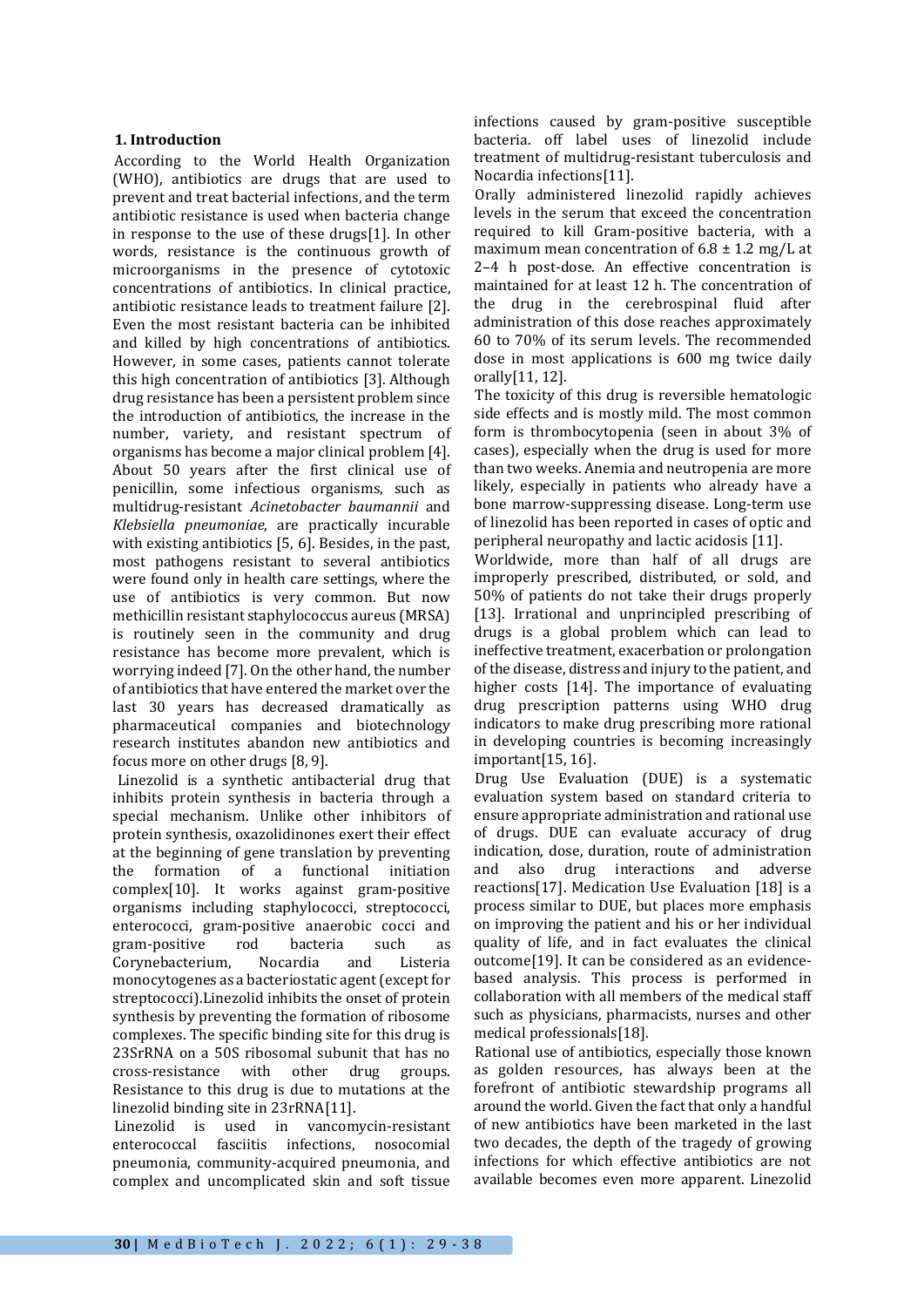belongs to a new class of antibiotics called oxazolidinones and has a broad spectrum of antimicrobial activity against gram-positive pathogens, especially those resistant to methicillin and vancomycin. Recently, linezolid resistance has been observed, especially between enterococci and coagulase-negative staphylococci. Therefore, drug evaluation studies should be performed in relation to the use of this drug to determine the pattern of prescription and use of linezolid in hospitals. Gathering information about the instructions of Linezolid (indication, dose, duration, specialization of the prescribing physician, and route of administration) in Iran and especially in Mashhad can be the basis of short-term and long-term planning for educating the community and medical staff to prevent the improper use of this drug and ultimately prevent progressive increase in resistance to this drug in society and thus reduce costs and the resulting problems. Limited studies in Iran have evaluated the consumption pattern of linezolid, but no study has been conducted in Mashhad and they were short-term studies. The present study was conducted with the aim of investigating the pattern of linezolid consumption in three hospitals - Imam Reza, Ghaem and Montaserieh – in Mashhad over a period of six years.

## **2. Experimental**

In this retrospective study, the pattern of linezolid use during 6 years period (2011-2017) in patients admitted to different wards of Imam Reza, Ghaem and Montaserieh hospitals, three teaching hospital,

affiliated to Mashhad University of Medical Sciences, Mashhad, Iran was assessed (Ethical<br>Code: IR.MUMS.MEDICAL.REC.1398.207). A IR.MUMS.MEDICAL.REC.1398.207). standard protocol on linezolid indications, dosing and monitoring was designed by based on updated international consensus guidelines in literature that best matched local condition like Mandell, Douglas and Bennett's principles and practice of infectious diseases, Sanford guide for antimicrobial therapy and last version of Up to date.

Patients who received linezolid for at least three doses were evaluated by an infectious disease specialist and clinical pharmacist according to the abovementioned protocol (table1). By referring to the hospital information system (HIS), the list of patients who received Linezolid during the study period was extracted and then the relevant information in was completed by referring to the medical records unit in a prepared form. This information include the patient's demographic data (case number, sex, age, weight), reason for hospitalization, diagnosis and clinical signs and symptoms, laboratory and Para clinical findings including culture results and antibiogram and complete blood count, concomitant diseases and medications, hospitalization ward, and also information related to Linezolid use (indication, total prescribed dose and duration, and route of administration and any probable drug interaction and adverse reaction). Moreover, specialization of the prescribing physician and getting advice from an infectious disease specialist if prescribing physician had other specialty was also recorded.

**Table 1.** Indication, dose and duration of the approved period under the supervision of an infectious disease specialist and clinical pharmacist (20]

| infection                       | dosage, route and frequency of administration |                | duration of |
|---------------------------------|-----------------------------------------------|----------------|-------------|
|                                 | Age < 12yo                                    | Age > 12yo     | treatment   |
| nasocomial pneumonia            |                                               |                |             |
| Community-acquired              | 10mg/kg                                       | 600mg / kg     | 10 to 14    |
| pneumonia including recurrent   | IV                                            |                | days        |
| bacteremia                      | Every 8 hours                                 | Every 12 hours |             |
| complicated skin infection      |                                               |                |             |
| Vancomycin-resistant            | 10mg/kg                                       | 600mg / kg     | 10 to 28    |
| Enterococcus faecium infections | IV                                            | I٧             |             |
| including recurrent bacteremia  | Every 8 hours                                 | Every 12 hours | days        |

Data recruited from the prepared forms were gathered and analyzed with SPSS version 26. We have shown the results as mean ± standard deviation for continuous quantitative variables and number (percentages) for nominal qualitative variables. The characteristics of the subjects were presented by descriptive statistical methods including central indices, dispersion and frequency distribution in the form of appropriate tables and

figures. The frequency of the correct consumption pattern (based on the correct indication, the duration of the correct use, the correct prescribed dose) was reported in general and separately for the three hospitals.

#### **3. Results**

In the present study, 97 cases were studied, of which 83 were hospitalized in Imam Reza Hospital,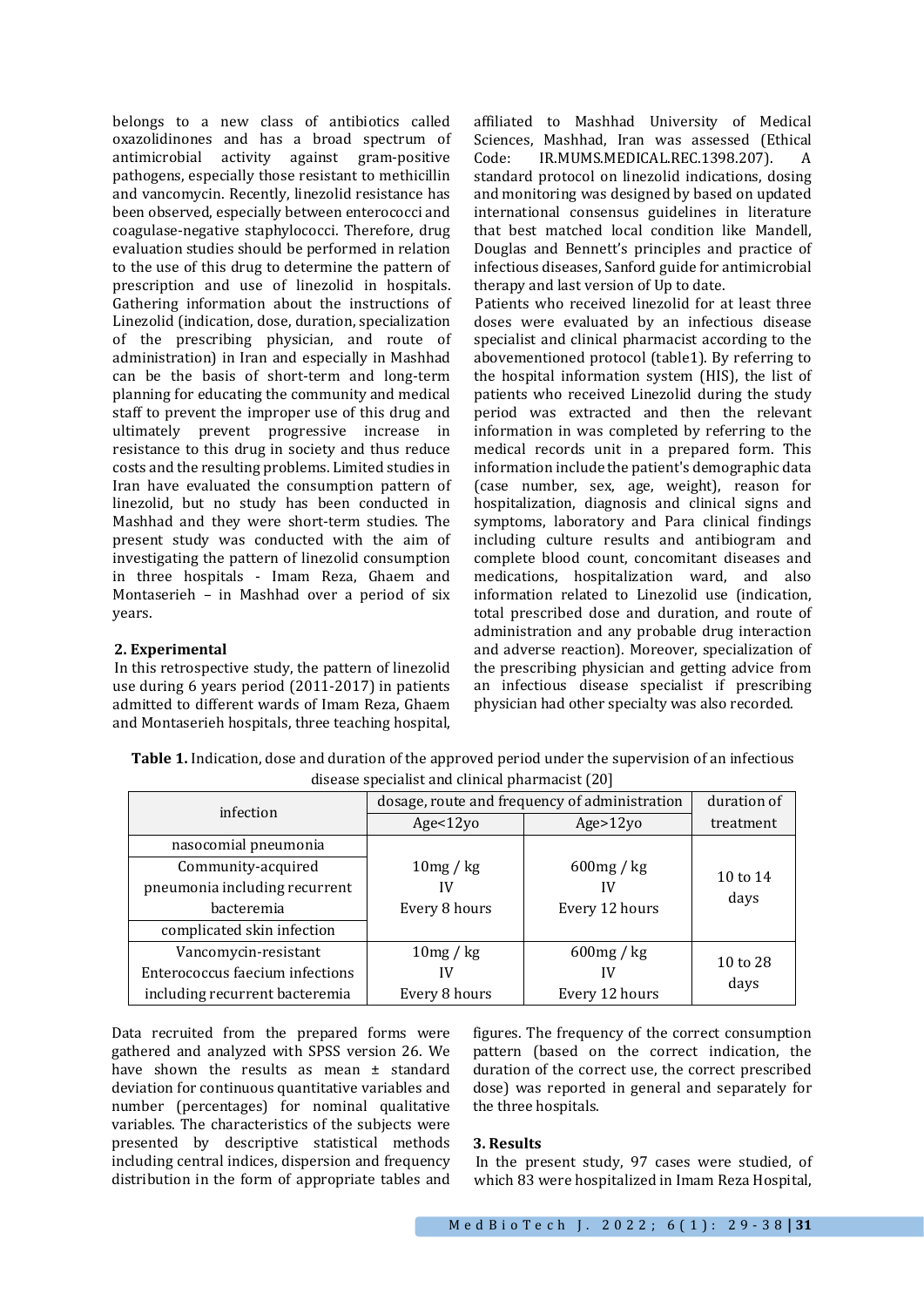10 in Montaserieh Hospital and 4 in Ghaem Hospital. The mean age of the subjects was 51.19±24.37 vears. 51.19±24.37 The most common underlying diseases were hypertension (28.9%), cardiovascular disease

 $(20.6\%)$  and diabetes mellitus  $(16.5\%)$ , respectively (table 2). Among patients, 19 patients underwent dialysis and 7 had elevated serum creatinine levels.

| Concomitant disease    | Number | $\%$  |  |
|------------------------|--------|-------|--|
| Hypertension           | 28     | 28.9% |  |
| Cardiovascular disease | 20     | 20.6% |  |
| Diabetes mellitus      | 16     | 16.5% |  |
| Liver disease          | 5      | 5.2%  |  |
| Hematologic cancer     | 5      | 5.2%  |  |
| Immune deficiency      |        | 1.5%  |  |
| History of bone marrow |        | 1.0%  |  |
| transplant             |        |       |  |

**Table 2.** Frequency of concomitant disease in patients

Overall, 6.2% of the cases reported in this study received linezolid for inappropriate indication. In general, the patients in this study received the minimum dose of 130 mg per day and the maximum dose of 1200 mg per day from linezolid, which in all cases was the appropriate dose. The mean duration of treatment with this drug was 9.4 days (±5.38). As the duration of treatment is 10 to 14 days based on prepared protocol, the duration of treatment with linezolid among patients in this study can be considered appropriate.

The route of administration was intravenous (95 cases) and oral (2 cases).

Regarding the indication of linezolid and the source of infection in patients, 87 cases were examined, ignoring 10 patients with incomplete information. The most common source of infection were bacteremia (43.3%), skin and soft tissue infection (12.4%) and urogenital infection (11.3%), respectively (Table 3).

| infection source         | number | $\%$  |
|--------------------------|--------|-------|
| bacteremia               | 42     | 43.3% |
| skin and soft tissue     | 12     | 12.4% |
| urinary-genitalia        | 11     | 11.3% |
| respiratory              | 8      | 8.2%  |
| vascular catheterization | 5      | 5.2%  |
| intraabdominal           | 5      | 5.2%  |
| bone and joint           | 2      | 2.1%  |
| endocarditis             |        | 1.0%  |
| nervous system           |        | 1.0%  |

**Table 3.** Frequency of different types of infection sources in patients

On the other hand, the most common microorganisms involved in these infections were VRE or poly microbial (Table 4).

**Table 4.** The frequency of different types of microorganisms involved in causing infection in patients studied

| number of cases | total% | source of infection  | number |
|-----------------|--------|----------------------|--------|
| 40              | 41.2%  | Skin and soft tissue |        |
|                 |        | Urinary-genitalia    |        |
|                 |        | Bacteremia           | 24     |
|                 | 2.1%   | Endocarditis         |        |
|                 |        | Urinary-genitalia    |        |
|                 |        |                      |        |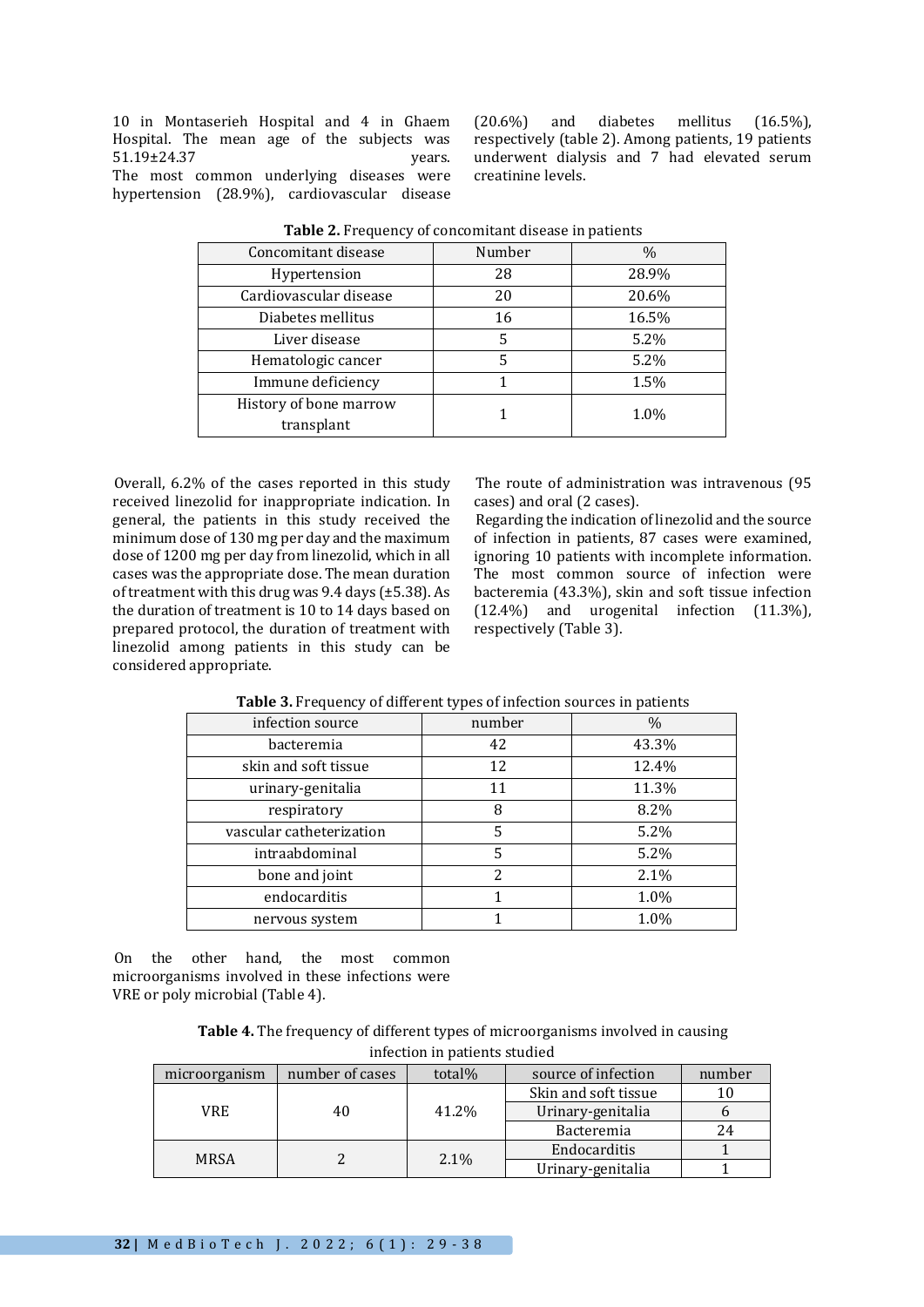| pseudomonas<br>4     |  | 4.1%              | Skin and soft tissue |    |
|----------------------|--|-------------------|----------------------|----|
|                      |  |                   | Bone and joint       |    |
|                      |  |                   | Vascular             |    |
|                      |  |                   | catheterization      |    |
| poly microbial<br>37 |  | 38.1%             | Bacteremia           | 18 |
|                      |  |                   | Respiratory          |    |
|                      |  |                   | Vascular             |    |
|                      |  |                   | catheterization      |    |
|                      |  | Urinary-genitalia |                      |    |
|                      |  | Intraabdominal    |                      |    |
|                      |  |                   | Shunt infection      |    |

In this study, 26 patients received linezolid monotherapy. Sixty-one percent of the patients received various other antibiotics, including glycopeptides and carbapenem. It is worth mentioning that in this study, non-linezolid antibiotics including glycopeptide and carbapenem were initially started for patients before linezolid, but after obtaining the microbiological culture results and report of resistance to glycopeptide, it was discontinued. However, 61 patients receiving carbapenem were treated with both linezolid and carbapenem concomitantly.

Linezolid mostly was prescribed in internal ICU (44.32%), surgical ICU (21.64%), internal ward (19.58%), infectious ward (10.3%), and cardiology ward (4.1%). Linezolid prescriptions in these<br>patients were issued by various medical patients were issued by various medical<br>professionals, with infectious and internal professionals, with infectious and medicine specialists being the most common<br>prescribing specialties (85.8% and 7.2%) prescribing specialties  $(85.8\%)$ respectively). After that, ICU specialists (5.1%) and surgeons (2.06%) were the ones prescribing linezolid the most, respectively. It is worth mentioning that among 85.8% of infectious disease specialists, the visit of these patients was mostly done in the form of medical consultation.

Regarding the hematological side effects of linezolid, it is worth noting that after receiving linezolid, the number of white blood cells did not change significantly according to the results of tests ( $p$  value = 0.62). The percentage of neutrophil cells in patients did not change significantly (p value = 0.51). Patients' hemoglobin did not change significantly during hospitalization (p value  $=$ 0.71). Drug side effects of linezolid in various<br>forms of optic neuropathy (1%) and forms of optic neuropathy (1%) and<br>gastrointestinal side effects (1%) were gastrointestinal observed in patients. Emphasis on this issue is not insignificant that in this study no case of serotonin syndrome was seen. In this study, patients received a minimum dose of 130 mg / day and a maximum dose of 1200 mg / day of linezolid, which according to the guidelines mentioned at the beginning of the dissertation is the correct dose of this drug. The mean duration of treatment with this drug was 9.4 days (38 5.38). In general, the duration of treatment with linezolid among patients in this study can be considered appropriate.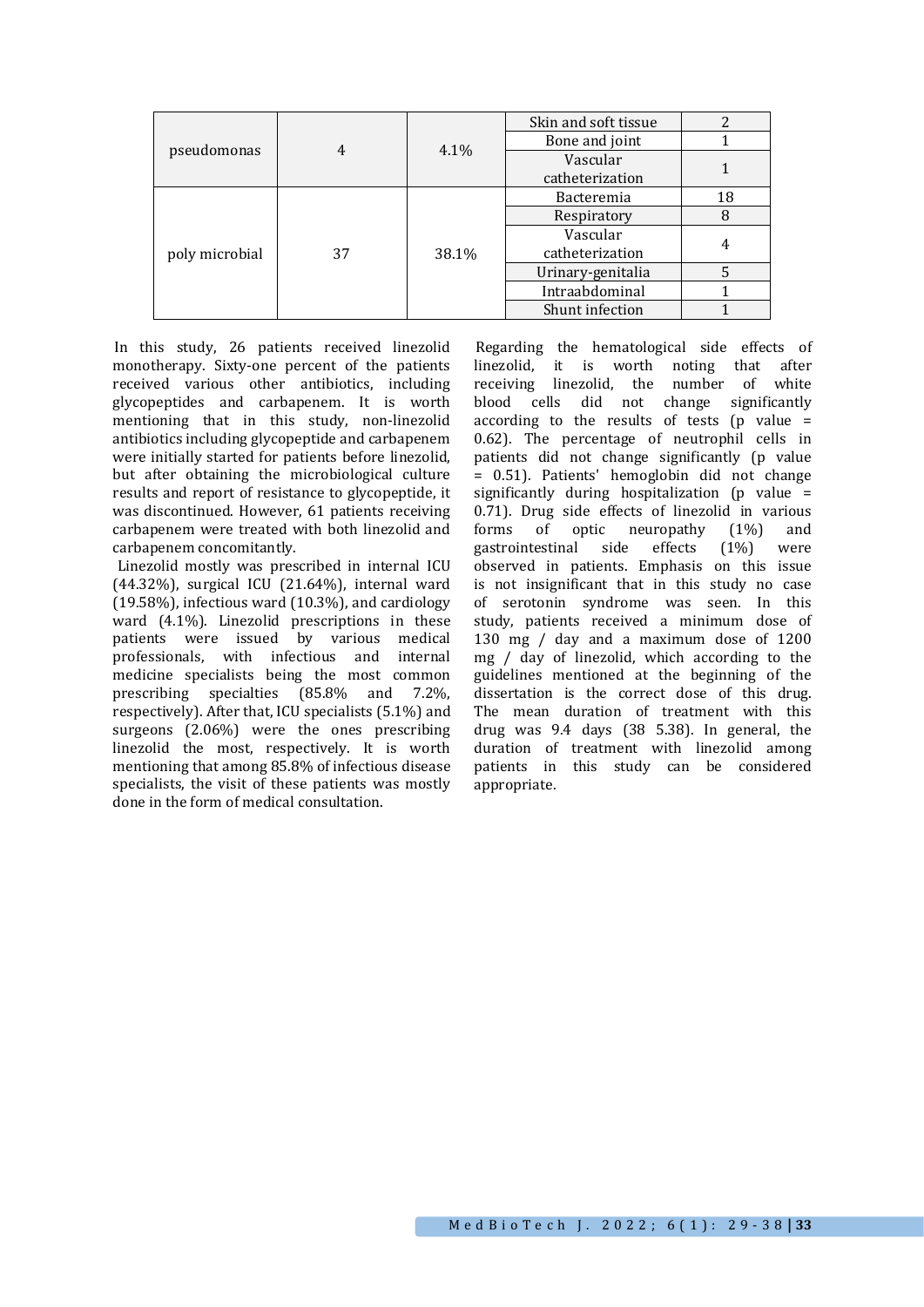

Figure 1. Comparison of white blood cell frequency in patients in the first days up to 14th day of hospitalization



neutrophil cells

**Figure 2.** Comparison of neutrophil cell frequency in patients in the first days up to 14th day of hospitalization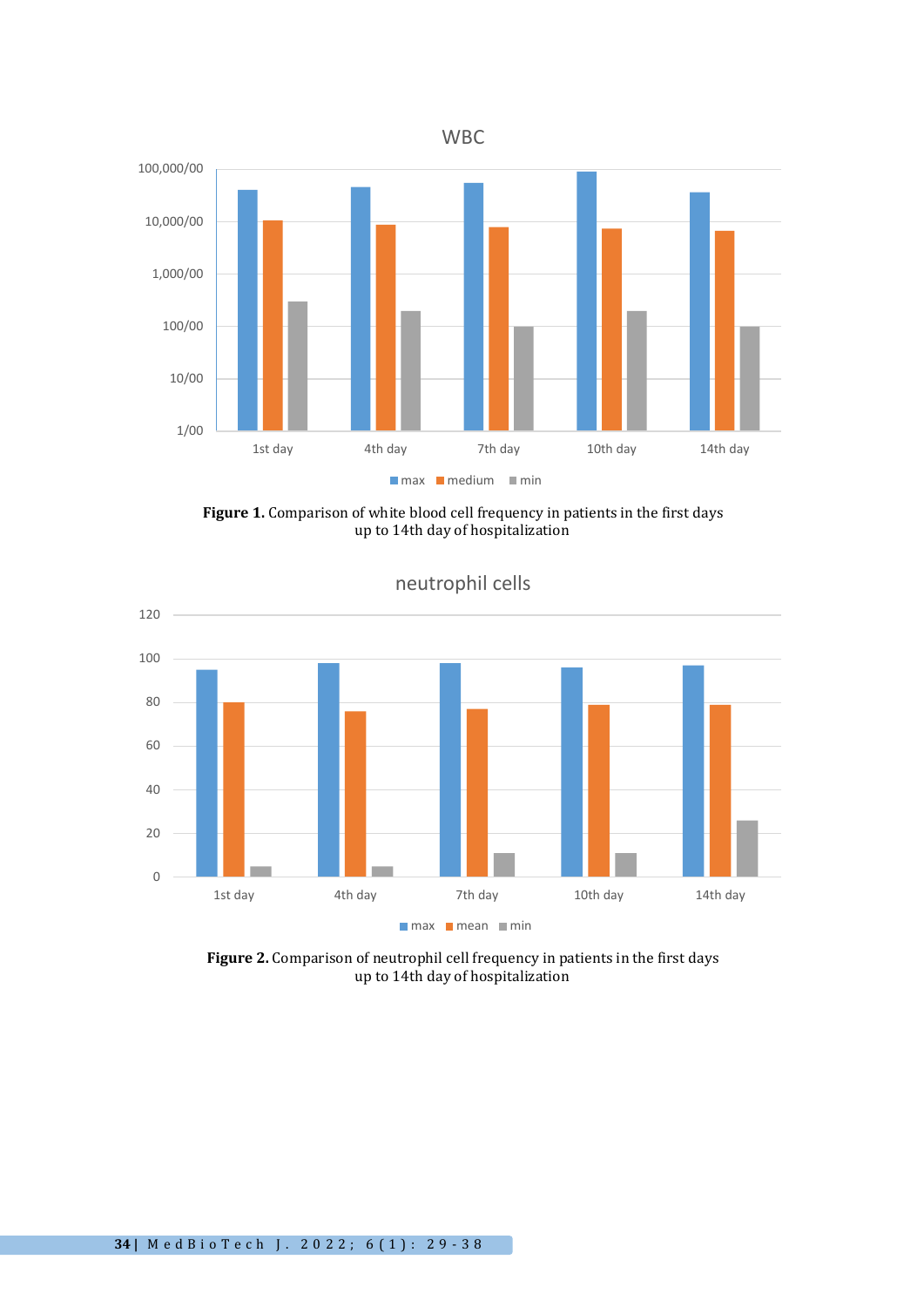# hemoglobin



**Figure 3.** Comparison of hemoglobin in patients in the first days up to 14th day of hospitalization



platelets

Figure 4. Comparison of platelets frequency in patients in the first days up to 14th day of hospitalization

Optic neuropathy (1%) and gastrointestinal side effects (1%) were also found in limited number of patients. An increase in creatinine in patients (7.2%) due to concomitant use of linezolid with other nephrotoxic drugs was observed as a side effects and it is worth noting that linezolid alone does not lead to this complication.

#### **4. Discussion**

The present study provides a comprehensive report on linezolid usage pattern in a Mashhad's hospitals in Iran. After evaluating the results of this study, the appropriateness of using linezolid was judged based on the location of infection, type of pathogen and susceptibility results (according to blood culture results and antibiogram) and in general 6.2% of cases received linezolid for inappropriate indication. Among them, 2.1% of the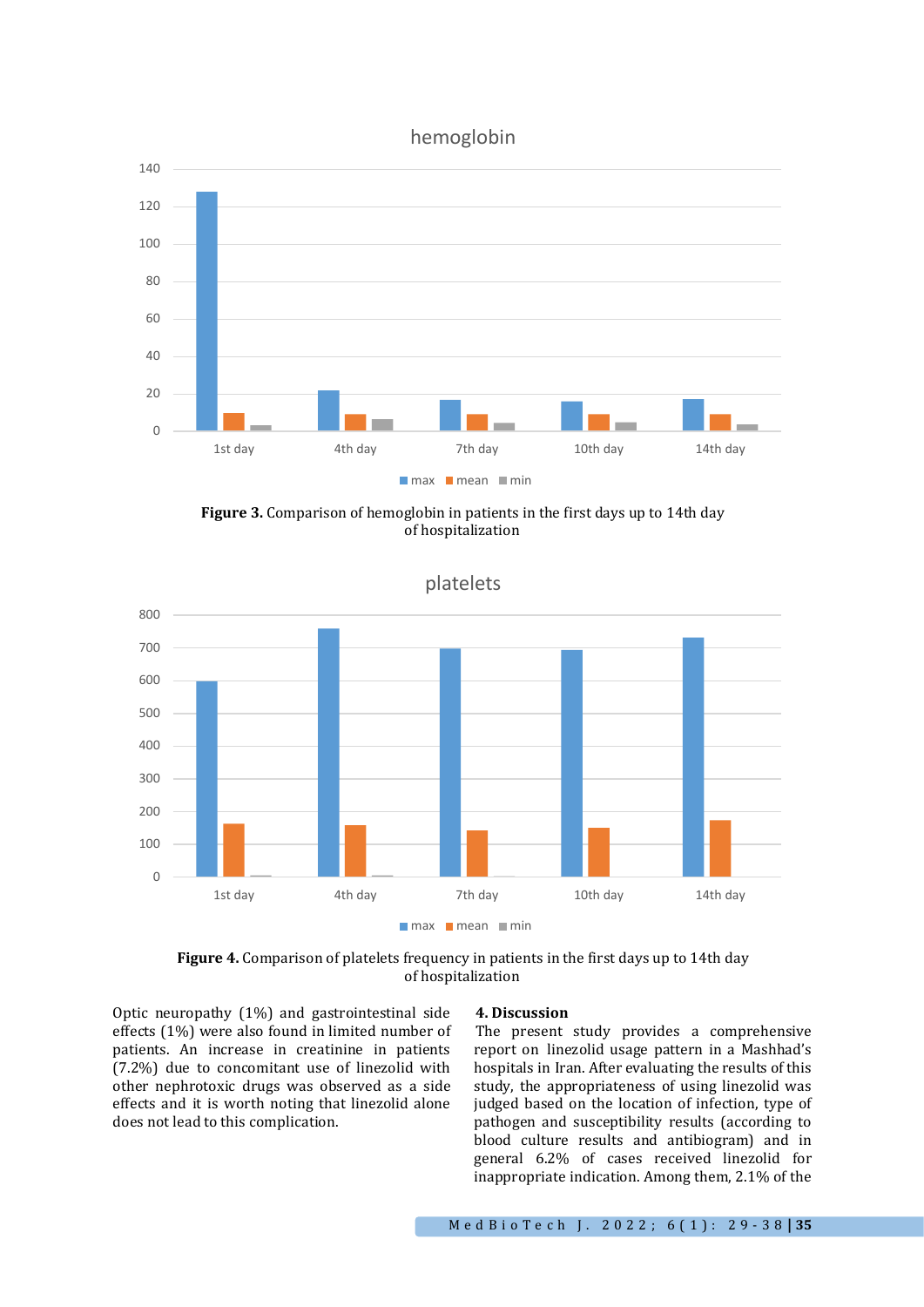sources of infection were related to Staphylococcus MRSA, which despite the lack of a place for the use of linezolid in their treatment, this drug was used. It is worth mentioning that these patients were on dialysis and because of difficult dose adjustment of vancomycin in population, it was replaced by linezolid. It is also important to note that 4.1% of the infectious microorganisms reported in this study were Pseudomonas, for which the use of linezolid was not reasonable.

Inappropriate antibiotic consumption could lead to the increase of overall financial burden of healthcare[21, 22]. Antimicrobial use is the major determinant in the development of resistance[23, 24]. A 2006 study by Walker et al. In nine hospitals in different Canadian states was conducted to evaluate the drug use of linezolid [25]. Due to the higher prevalence of MRSA in Quebec, Ontario, Alberta and British Columbia than in other parts of Canada; these states were selected for the study. Pharmacy databases at each of these hospitals were used to identify hospitalized patients receiving intravenous or oral linezolid treatment for an active infection.

Overall, the appropriate use of linezolid was 53% which was much higher than our study. The average length of hospital stay was 40.6 days. Linezolid was initially used to treat sexually transmitted infection [23] s and bacteremia, and MRSA being the most common pathogen, which was much less common in present study. The oral form of linezolid was the most commonly prescribed form, which was in consistent with our findings. As a result, Linezolid was used appropriately in about half of the cases surveyed. Walker et al. developed an accurate algorithm at the beginning of their study for the terms "appropriate" and "inappropriate" which is lacking in our study had a lack there of, but did not report the exact duration of linezolid treatment and only the average hospital stay was presented. So, the appropriateness of treatment duration could not be judged.

A 2016 study by Farsad et al. aimed to evaluate drug utilization based on patients' medical records with an objective to assess appropriate usage of critical antibiotics such as Carbapenems, Linezolid and Teicoplanin which have been identified as the last resort drugs. The other objective of this study was to identify prescriptions errors and to help reduce these errors. The study was performed at special wards of Shahid Rajaie Hospital, Tehran, Iran. The program was conducted from March to August 2015. Post CABG adults older than 18 years in five different units including one ICU and four CCUs were included in the study. The selection of patients were according to their treatment with Imipenem, Meropenem, Linezolide or Teicoplanin as an empiric treatment or based on culture results. Patients who were identified to have allergy to studied medications, psychiatric illness, history of seizure, pregnant and patients taking MAOI were excluded from their study. DUE forms were designed considering number of ordered and prescribed antibiotics, dosage and frequency of administration, indication for each antibiotic based on Mandell and IDSA and CDC guidelines and information about the patients such as serum creatinine, smoking, past medication history about studied antibiotics, past medical history such as heart or kidney disease. Medical records of patients investigated and necessary information were extracted. and some parameter such as ClCr calculated. Appropriate or inappropriate antibiotic prescriptions were evaluated according to factors such as dosage or duration (separately or combined), dosage adjustment in patients with renal impairment, antibiotic choice and indication. A total of 136 in-patients were evaluated during a five month study. Data regarding the usage frequency and amount of studied antibiotics according to duration of treatment among 122 patients was recorded. The results of this study indicated that among 136 in-patients who had taken at least one of these antibiotics including Imipenem, Meropenem, Linezolide or Teicoplanin, antimicrobial prescription assumed inappropriate for 63 patients (46.32%), The most common reason was incorrect dosage (16.39%) and the least one was not being drug of choice(2.4%).this inappropriateness was occurred mostly in diagnosis of respiratory infection, skin infection and sepsis. The results of this study demonstrates the need for revision in program of prescribing antibiotics in the direction of using antibiotic practice guidelines especially regarding usage of<br>Teicoplanin and Meropenem in specific Meropenem complication such as respiratory infection and skin infection[26].

A study was conducted in 2017 by Najafi et al. with the aim of investigating the correct use of linezolid and the role of adhering to treatment protocols in the rational administration of this drug. The results of this study showed that the use of linezolid was initially prescribed correctly in 52.9% of cases (27 cases out of 51 patients) and after preparing a scientific protocol for prescribing this drug and applying the protocol to prescriptions of physicians, the correct administration of linezolid (72 out of 48 patients) increased to 72.9%[27].

A 2013 study by Amit aimed to identify the most common antibiotics prescribed in the ICU ward of Fortis Hospital in Dehradun, India, and to calculate the average cost of antibiotics in this ward and to find the relationship between the use of antibiotics And the costs incurred with age factors and patient diagnosis were done prospectively. The total cost of antibiotics prescribed to all patients was calculated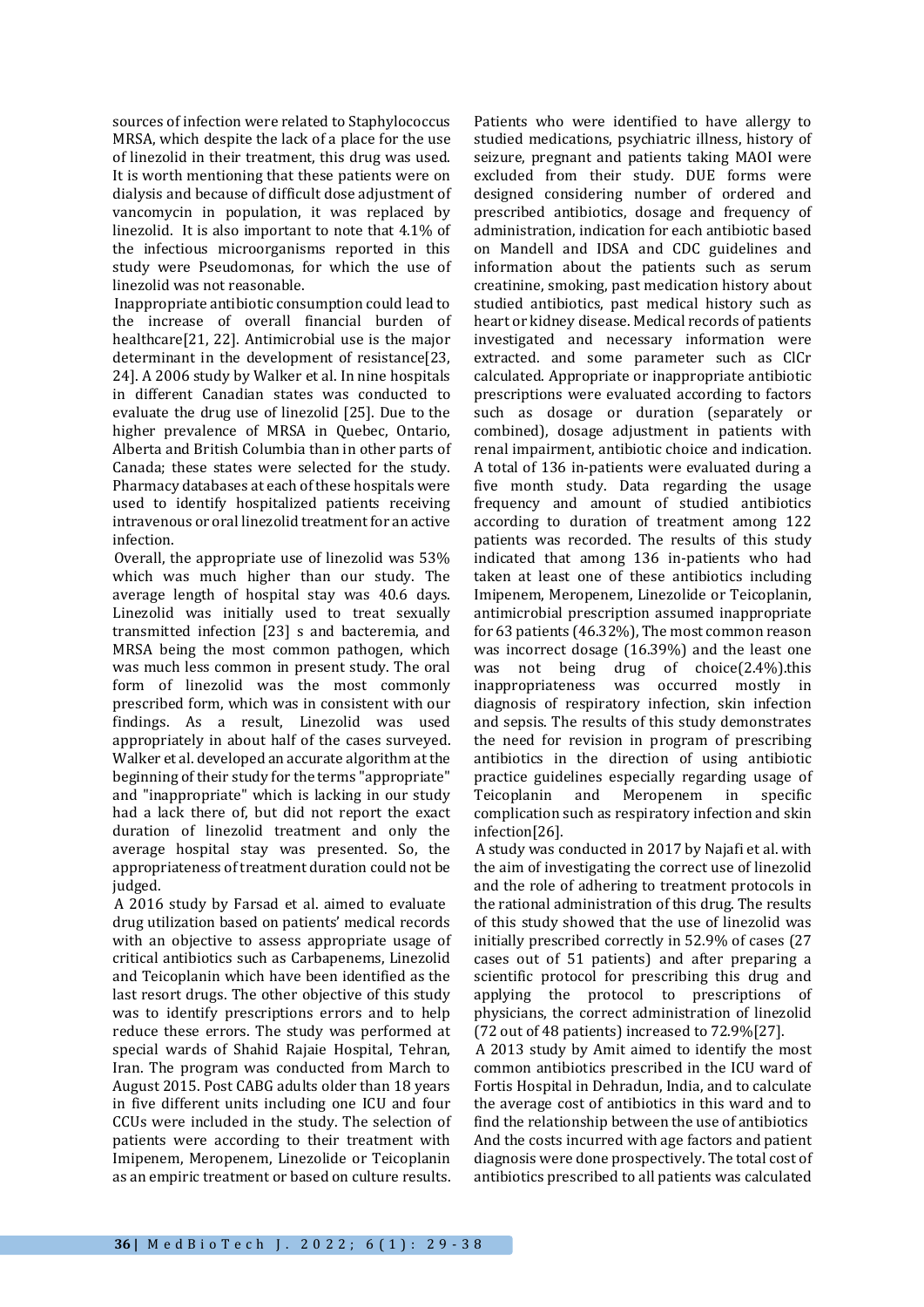at 1745961.21 rupees (equivalent to 99 million Iranian tomans). The total cost imposed by antibiotics was approximately 67.79% of the total drug costs in these patients. Piperacillin and tazobactam were the most expensive drugs prescribed, accounting for 20.97% of the total cost of antibiotics[28].

In a study conducted by Tavallaee et al. in 2010 at Masih Daneshvari Hospital in Tehran with the aim of evaluating drug use patterns, the factors affecting the patient's health outcome and the cost of drugs used in the ICU were also evaluated. According to the results of this study, the average hospital stay time for patients transferred from the surgical ward was significantly lower than patients transferred from the internal ward. The mortality rate was higher in inpatients. There was a significant positive correlation between the total number of drugs prescribed or antibiotics received by the patient and the mortality rate. Among the drug groups, antibiotics and sedatives were the most prescribed drugs in the ICU[29].

A 2006 study by Biswal et al. in Chandigarh, India, examined the factors influencing drug use patterns, treatment costs, as well as the relationship between drug use and survival pattern and length of hospital stay. Information was collected about the drugs used, the severity and severity of the disease and its results and consequences. According to the results of this study, more than 50% of the average drug costs were related to antibiotics. Biswal et al. concluded by noting that the use of antibiotics has a significant impact on the overall cost of the ICU [30].

In a study conducted by Alavi et al. in 2011 at Razi Educational and Medical Center in Ahvaz, 17,668 patients admitted to this center were studied. The accuracy of the use of antibiotics was assessed according to the national guidelines and guidelines in the reference books. 3119 of these patients had received antibiotic treatment, of which 20.4% were unnecessary antibiotics, which was estimated 6.2% for linezolid use in our study. The highest rate of incorrect use of antibiotics (including unnecessary use, inappropriate dose and duration) was observed in the internal medicine department and the lowest rate was observed in infectious diseases and obstetric wards[31].

## **5. Conclusion**

Since linezolid is effective in treating many bacterial infections, as well as gram-positive organisms as well as MDR, evaluating its use<br>is an effective approach to identifying is an effective approach to identifying<br>inappropriate prescriptions and rationally inappropriate prescriptions and rationally improving its use. The use of linezolid in Mashhad hospitals and the overall study was the percentage of inappropriate use of this drug. In general, 6.2% of the use of linezolid

in this study is estimated to be misplaced. However, even in these cases, as in others, the dose and duration of treatment were and duration evaluated correctly.

#### **References**

- 1. World Health Organization, 2018. WHO report on surveillance of antibiotic consumption: 2016-2018 early implementation.
- 2. Wright, G.D., 2007. The antibiotic resistome: the nexus of chemical and genetic diversity. *Nature Reviews Microbiology*, *5*(3), pp.175-186.
- 3. Hawkey, P.M., 1998. The origins and molecular basis of antibiotic resistance. *Bmj*, *317*(7159),
- pp.657-660.<br>Tenover, F.C., 4. Tenover, F.C., 2006. Mechanisms of antimicrobial resistance in bacteria. *The American journal of medicine*, *119*(6), pp.S3- S10.
- 5. Giamarellos-Bourboulis, E.J., Tziortzioti, V., Koutoukas, P., Baziaka, F., Raftogiannis, M., Antonopoulou, A., Adamis, T., Sabracos, L. and Giamarellou, H., 2006. Clarithromycin is an effective immunomodulator in experimental<br>pyelonephritis caused by pan-resistant pyelonephritis Klebsiella pneumoniae. *Journal of antimicrobial chemotherapy*, *57*(5), pp.937-944.
- 6. McGowan Jr, J.E., 2006. Resistance in nonfermenting gram-negative bacteria:<br>multidrug resistance to the maximum. multidrug resistance to the *American journal of infection control*, *34*(5), pp.S29-S37.
- 7. Robinson, D.A., Kearns, A.M., Holmes, A., Morrison, D., Grundmann, H., Edwards, G., O'Brien, F.G., Tenover, F.C., McDougal, L.K., Monk, A.B. and Enright, M.C., 2005. Reemergence of early pandemic Staphylococcus aureus as a community-acquired meticillinresistant clone. *The Lancet*, *365*(9466), pp.1256-1258.
- 8. Davies, J. and Davies, D., 2010. Origins and evolution of antibiotic resistance. *Microbiology and molecular biology reviews*, *74*(3), pp.417- 433.
- 9. Kaper, J., Rappuoli, R. and Buckley, M., 2005. Vaccine development: current status and future needs.
- 10. Shinabarger, D., 1999. Mechanism of action of the oxazolidinone antibacterial agents. *Expert opinion on investigational drugs*, *8*(8), pp.1195- 1202.
- 11. AJ, P., 2012. Katzung BG, Masters SB, Trevor AJ. Basic & Clinical Pharmacology. Ch. 8.
- 12. Dryden, M.S., 2011. Linezolid pharmacokinetics and pharmacodynamics in clinical treatment.<br>
Journal of antimicrobial chemotherapy, *Journal of antimicrobial chemotherapy*, *66*(suppl\_4), pp.iv7-iv15.
- 13. World Health Organization, 2002. *Promoting rational use of medicines: core components* (No.